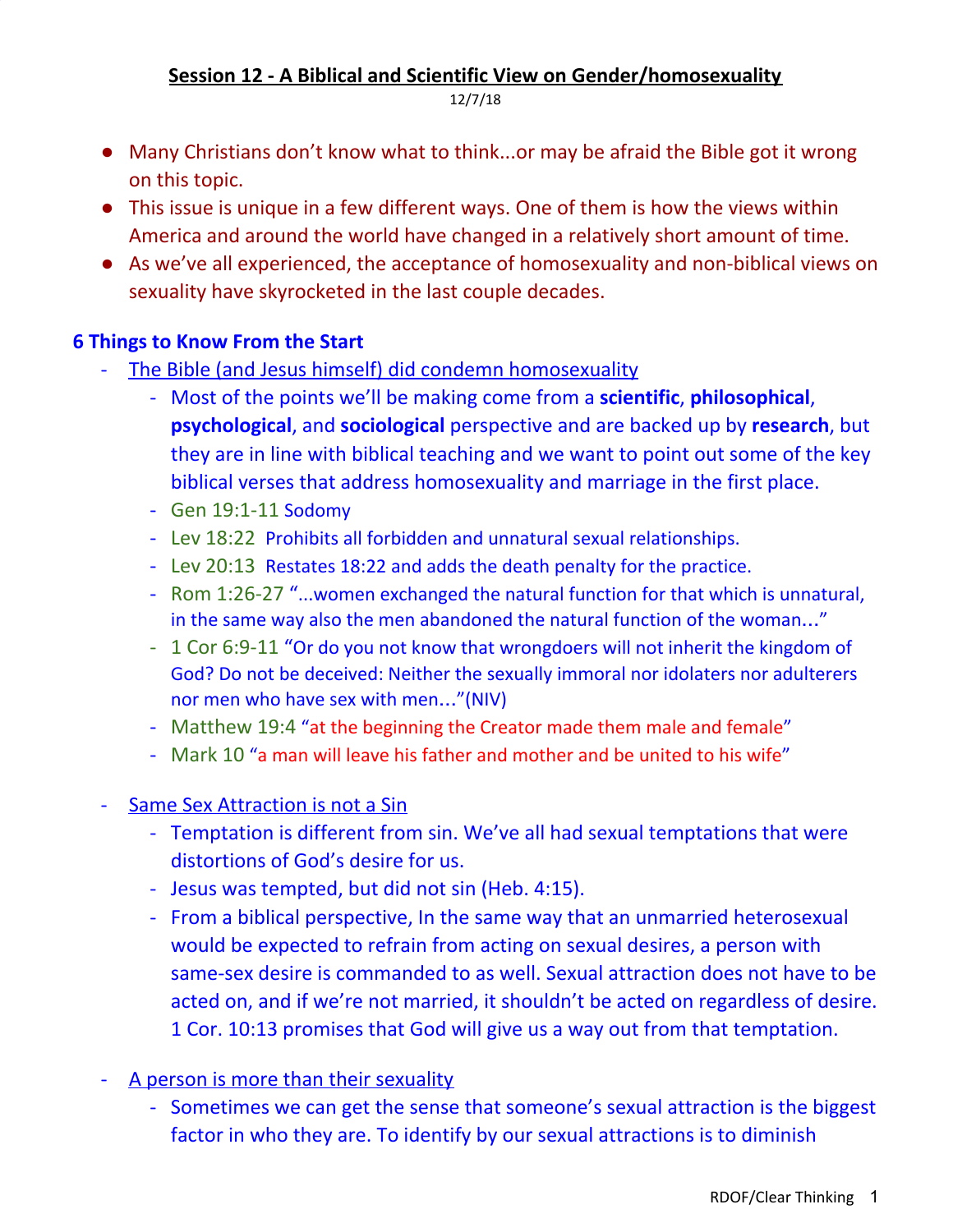several more important factors about who we are as well as diminishing what our physical body says about who we are.

- All humans are simultaneously sinful and loved (by God and by loving Christians)
	- This is true for you, me, and any homosexual (or liar or murder for that matter). Hopefully this realization will even the playing field a little bit in our mind and make it easier to see someone struggling with sexuality as a peer.
- The percentage of the population that identifies as exclusively homosexual is lower than you might think.
	- A study done by Alfred Kinsey in 1948 purported the percentage of males that were "more or less exclusively homosexual" in the general population to be 10%. It was incorrect.
		- Several later studies have shown that, in reality, the percentage is approximately 2-3%.
- Same gender sexual relationships are not satisfying in the long term.
	- Studies have shown that people who are happiest sexually are actually married, conservative Christians. 1

# **Some Terminology**

**Gender Dysphoria** - The condition of feeling one's emotional and psychological identity as male or female to be opposite to one's biological sex. Sometimes called gender confusion.

**Gender Identity** - A person's sense of their own gender. Non-physical component of our identity. Primarily subconscious. Our progressive, liberal friends at Wikipedia say: *All societies have a set of gender categories that can serve as the basis of the formation of a person's social [identity](https://en.wikipedia.org/wiki/Social_identity) in relation to other members of society.*

**Intersex** - A person born with physical(1 in 2000) or hormonal characteristics that do not fit the typical definitions for male or female bodies. This is a very small portion of all babies born. In these rare cases the genitalia often appear deformed or ambiguous. Those that want to confuse gender issues will point to the cases of intersex individuals to try to distract from the fact that the vast majority have a very clear gender.

**Transgender/transexual -** A person whose sense of personal identity and gender does not correspond with their clear physical gender assigned at birth. A transexual person has acted on this feeling through hormone therapy and/or gender reassignment surgery.

<sup>1</sup> Slattery and Gresh, *Pulling Back the Shades*, 99-100. "faithfully married people are the most sexually satisfied of any sexually active group." Glenn Stanton, *Why Marriage Matters* (Colorado Springs: Pifton Press, 1997), 42, 46.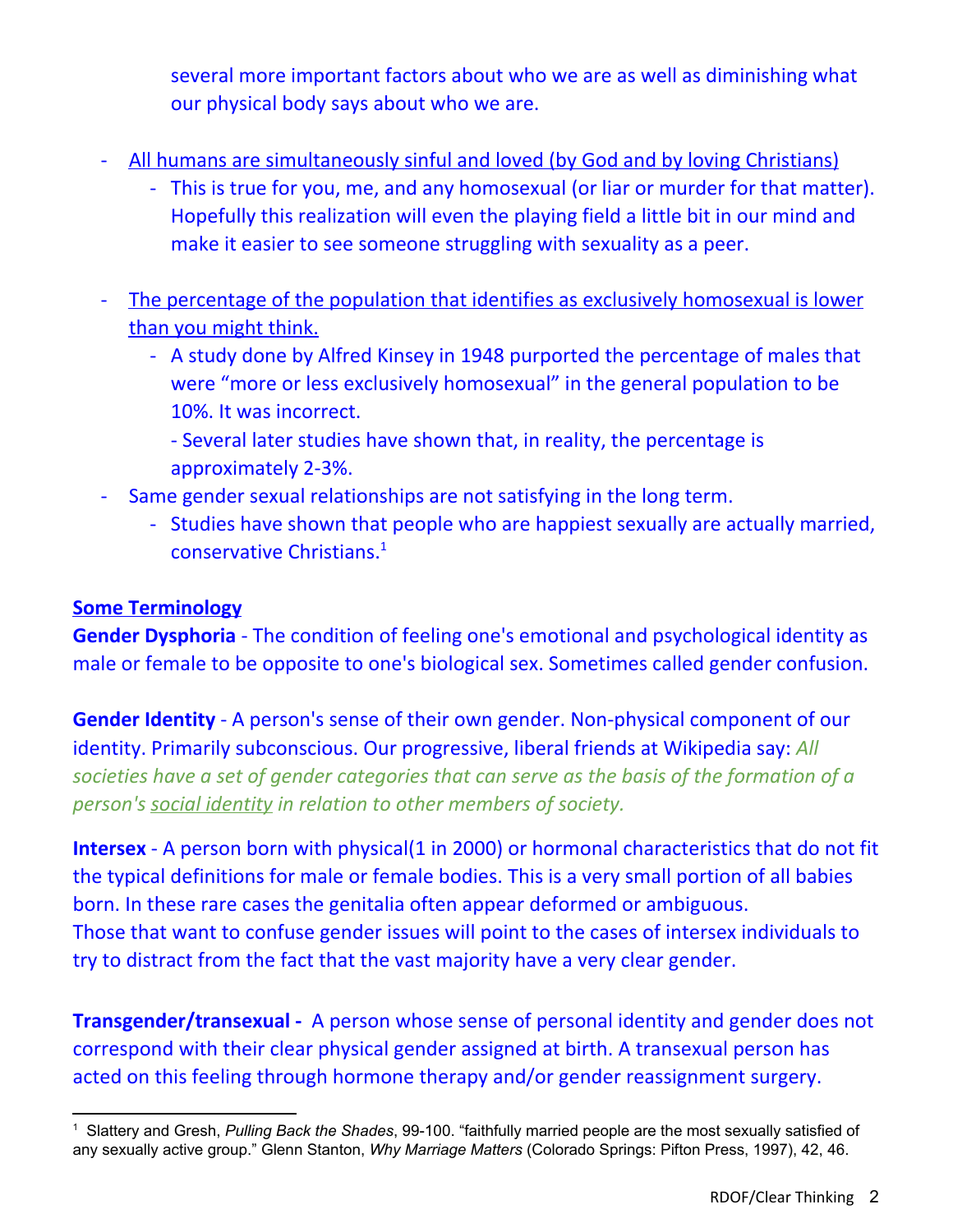### **The Scientific View**

Researchers in the hard sciences such as biology, genetics, and chemistry still have a long way to go in what can be said about homosexuality and its causes. The same can be said about the fields of sociology, psychology, statistics and other areas, but let's look at what scientists have found.

Cause: While it is may seem intuitive to think that homosexuality has a genetic cause, no genetic link has been found. This type of research is often most effectively done with twin studies. Such studies do not confirm that genetics is the sole cause of homosexuality.<sup>2</sup>

Of course if there was a genetic predisposition, this would not disqualify homosexuality from being a sin or validate homosexual behavior just like alcoholism or promiscuity or gambling or violence doesn't alleviate the need to avoid that temptation.

An interesting study was done with adoptees. They looked at males that were adopted by a family and ended up years later to be homosexual. If there was a genetic cause to homosexuality, the siblings of that adoptee would not be any more likely to be homosexual than the 2-3% that studies indicate. What they found was that 11% of the siblings were homosexual. This is a clear indication that the environment (maybe the family relations or some other factors) were the cause of the homosexuality.<sup>3</sup>

Also, if there was a genetic cause people wouldn't change back to a heterosexual perspective as often as they do. Youth revert back over 50% of the time by their mid 20s.

The medical consensus regarding male homosexuality is that there is "**no** substantial **hormonal differences** between **homosexuals** and their comparable **heterosexual** peers." 4

<sup>2</sup> Allan Drew, "*Genes and Human Behavior: The Emerging Paradigm*," Zygon 32 (March 1997): 44; Udo Schuklenk, Edward K. Stein, et al, "*The Ethics of Genetics Research on Sexual Orientation*," Hast Center Rep 27 (July 1997): 6; and Jones and Yoarhouse, "*Science and the Ecclesiastical Homosexuality Debates*," 453.

<sup>3</sup> John and Paul Feinberg, *Ethics for a Brave New World*, (Wheaton, IL: Crossway, 2010), 377.

<sup>4</sup> Jones and Yarhouse, "*Science and the Ecclesiastical Homosexuality Debates*," 463. Jones and Yarhouse support these claims by reference to L. G. Gooreen, "*An Appraisal of Endocrine Theories of homosexuality and Gender Dysphoria*," in J.M.A. Sitsen, ed., *Handbook of Sexology*, Volume VI: *The Pharmacology and Endocrinology of Sexual Function* (New York: Elsevier, 1988); W. Byne and B. Parsons, "*Human Sexual Orientation: The Biologic Theories Reappraised*," Archives of General Psychiatry 50 (1993): 230 R. Green, "*The Immutability of (homo)Sexual Orientation: Behavioural Science Implications for a Constitutional (Legal) Analysis*," *The Journal of Psychiatry and Law* 16 (1988): 543-545; and W. Ricketts, "*Biological Research on Homosexuality: Ansel's Cow or Occam's Razor?*" *Journal of Homosexuality* 9 (1984): 71-76.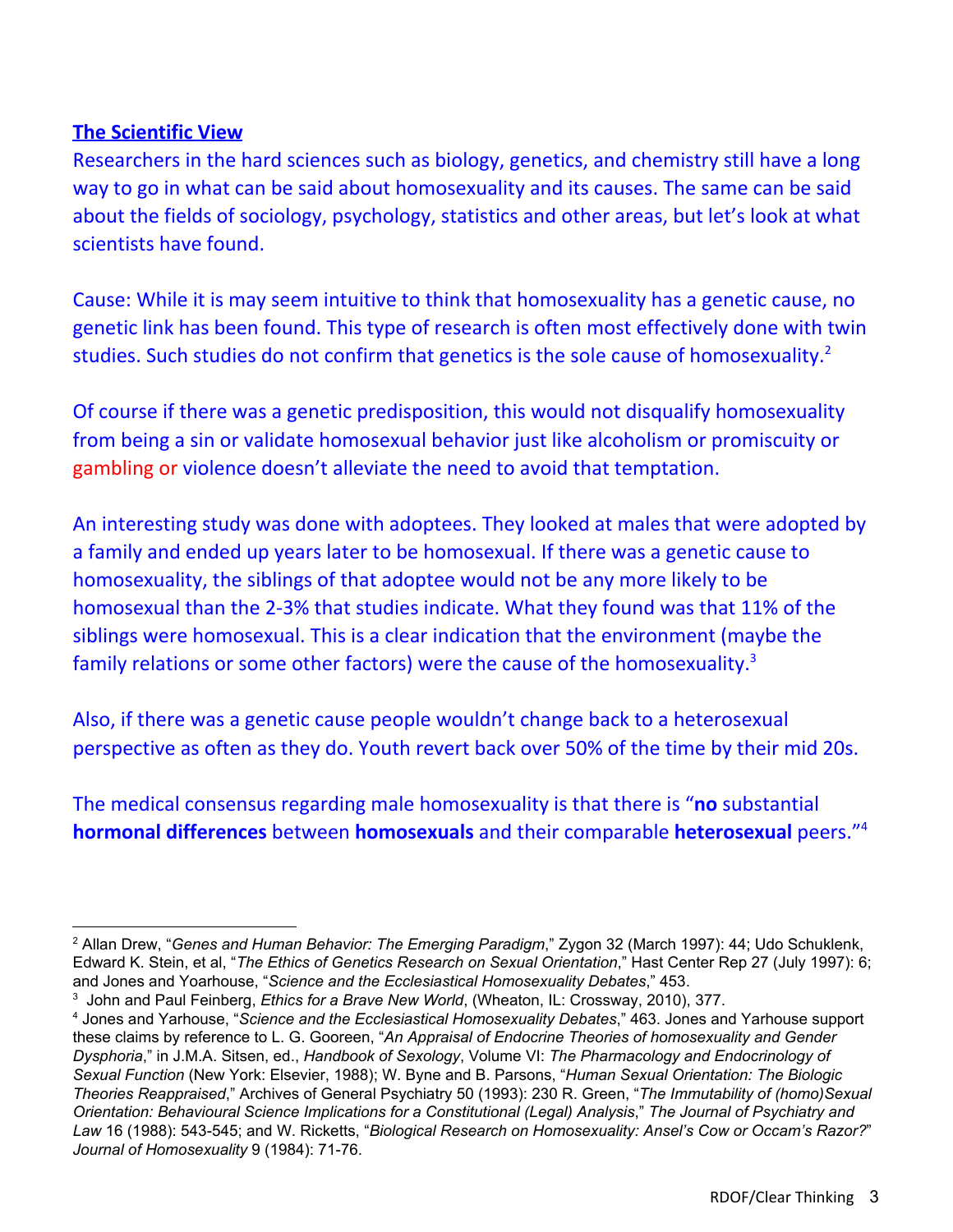Researchers generally agree that "it is unlikely that sex hormone levels have any direct bearing on sexual orientation in adults."<sup>5</sup>

Effects: NIH: The odds of substance use for LGB youth were, on average, 190% higher. 6 The levels of suicide among homosexual, bisexual, and transgender is 300% higher.<sup>7</sup> 320,000 to [400,000:](http://www.campusprogress.org/fieldreport/5163/gay-young-and-homeless) A conservative estimate of the number of gay and transgender youth facing homelessness each year. 20-40% of the homeless youth population. 8 Almost every health related problem is higher, everything from being overweight<sup>9</sup> to alcoholism to depression. Domestic abuse is much higher and occurs in 25%-75% of same sex couples.<sup>10</sup> Even lifespan, according to the NIH, may be shortened by 20-30 years.<sup>11</sup>

### **Some Philosophical Points**

You may remember that when we looked at the topic of abortion, those who would support abortion usually went the wrong direction when the separated what in meant to be human with what it meant to be a person.

In a similar way proponents of homosexuality separate a person's biology from the person's gender. It is a lower view of the body that says that your biology doesn't inform your gender.

Freedom to love who we want - You've likely heard someone make the assertion that "We should have the freedom to love who we want."

This implies that the freedoms of a homosexual couple are being inhibited. In fact they're not. They have the freedom to have property together, live together, inherit together, have sex, and spend their lives together.

<sup>7</sup> NIH, Journal of Homosexuality, Suicide and Suicide Risk in Lesbian, Gay, Bisexual, and Transgender Populations: Review and Recommendations, www.ncbi.nlm.nih.gov/pmc/articles/PMC3662085/, accessed 12/4/2018.

<sup>8</sup> *Gay and Transgender Youth Homelessness by the Numbers*,

<sup>5</sup> Jones and Yarhouse, "*Science and the Ecclesiastical Homosexuality Debates*," 464. They site as sources B.A. Gladue, "*Hormones in Relationship to Homosexual/Bisexual/Heterosexual Gender Orientation*," in Sitsen, ed., *Handbook of Sexology*, vol. 6, 393.

<sup>6</sup> National Institute of Health, *Sexual orientation and adolescent substance use: a meta-analysis and methodological review*, www.ncbi.nlm.nih.gov/pmc/articles/PMC2680081/, accessed 12/4/2018.

www.americanprogress.org/issues/lgbt/news/2010/06/21/7980/gay-and-transgender-youth-homelessness-by-the-nu mbers/, accessed 12/4/2018.

<sup>9</sup> NIH, *Weight Status and Sexual Orientation: Differences by Age and Within Racial and Ethnic Subgroups*, www.ncbi.nlm.nih.gov/pmc/articles/PMC3910028/, accessed 12/4/2018.

<sup>10</sup> news.northwestern.edu/stories/2014/09/domestic-violence-likely-more-frequent-for-same-sex-couples, *Domestic Violence Likely More Frequent for Same-Sex Couples*, accessed 12/5/2018

<sup>11</sup> NIH, *Does homosexual activity shorten life?*, www.ncbi.nlm.nih.gov/pubmed/9923159, accessed 12/4/2018.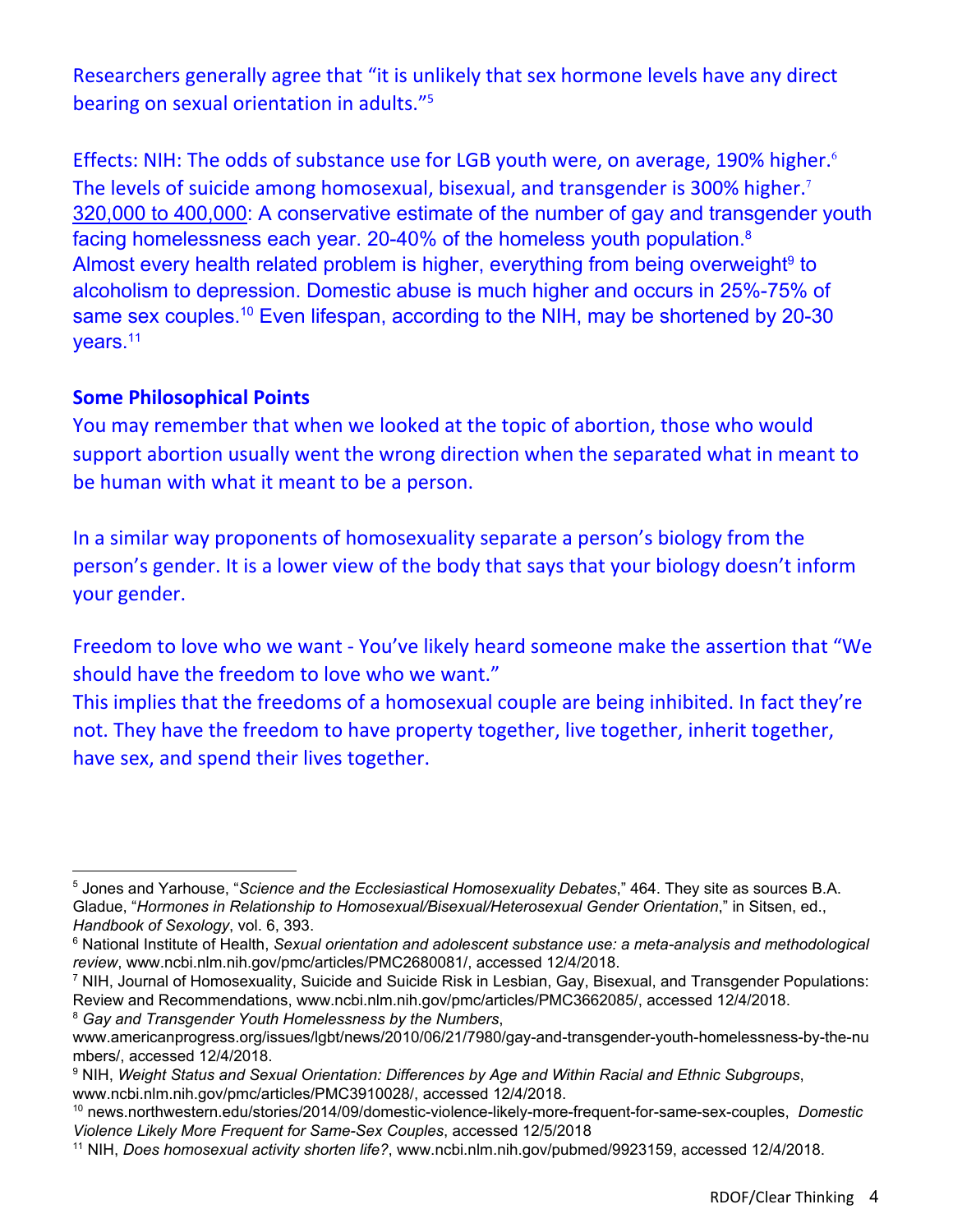Same gender sexual relationships are not satisfying in the long term. Studies have shown that people who are happiest sexually are actually married, conservative Christians.<sup>12</sup> **Pathways to Homosexuality/Developmental Causes**

- We must remember there is a significant sin component. Original sin & moral sin.
- We're not blaming parents, but acknowledging they have a significant role as we'll see.

# **3 Stages of the Most Common Pathway (for American boys/men) Toward Homosexuality**

- As I talk about the 3 stages, I want you to realize the key concept that we're attracted to the opposite of our **subconscious gender identity**. So if I see myself subconsciously as a male, I'm going to be attracted to females. A heterosexual would have a gender identity that matches with their clear physical gender at birth.
- **1st Stage** Boys and girls initially have a natural connection with mom. At this stage the child is very dependant and connected to the mother.
- **2nd Stage** Between 3 and 5 the boy realizes that the world is made up of male and females and he's got to decide which one he identifies with and belongs to. A boy will begin to identify with the dad. He will realize that as attached as he is to his mom, there is a special alignment he has with his dad. This will naturally happen as long as the son is getting attention, affirmation, and affection. There's some truth to the saying that you may have heard "Fathers, hug your sons. If you don't someday another man will."
- Of course, at this second stage, sexuality is still not an issue.
- **3rd Stage** The 3rd stage begins to occur as the boys hormone levels begin to increase as he enters puberty. All of the sudden, the same girls that were annoying just a few years ago become very interesting, mysterious, and attractive.
- These are the 3 normal stages of gender-identity development.
- Possible Barriers to proper gender-identity development: Abuse or molestation → defensive detachment
	- Father: emotionally disconnected
		- Boy can interpret distance as rejection
		- Mother can develop 'special bond' with son (a type of overcompensation)
		- This causes boy to fail to 'disidentify' with his mom.
	- Mother: dominant, controlling

<sup>12</sup> Slattery and Gresh, *Pulling Back the Shades*, 99-100. "faithfully married people are the most sexually satisfied of any sexually active group." Glenn Stanton, *Why Marriage Matters* (Colorado Springs: Pifton Press, 1997), 42, 46.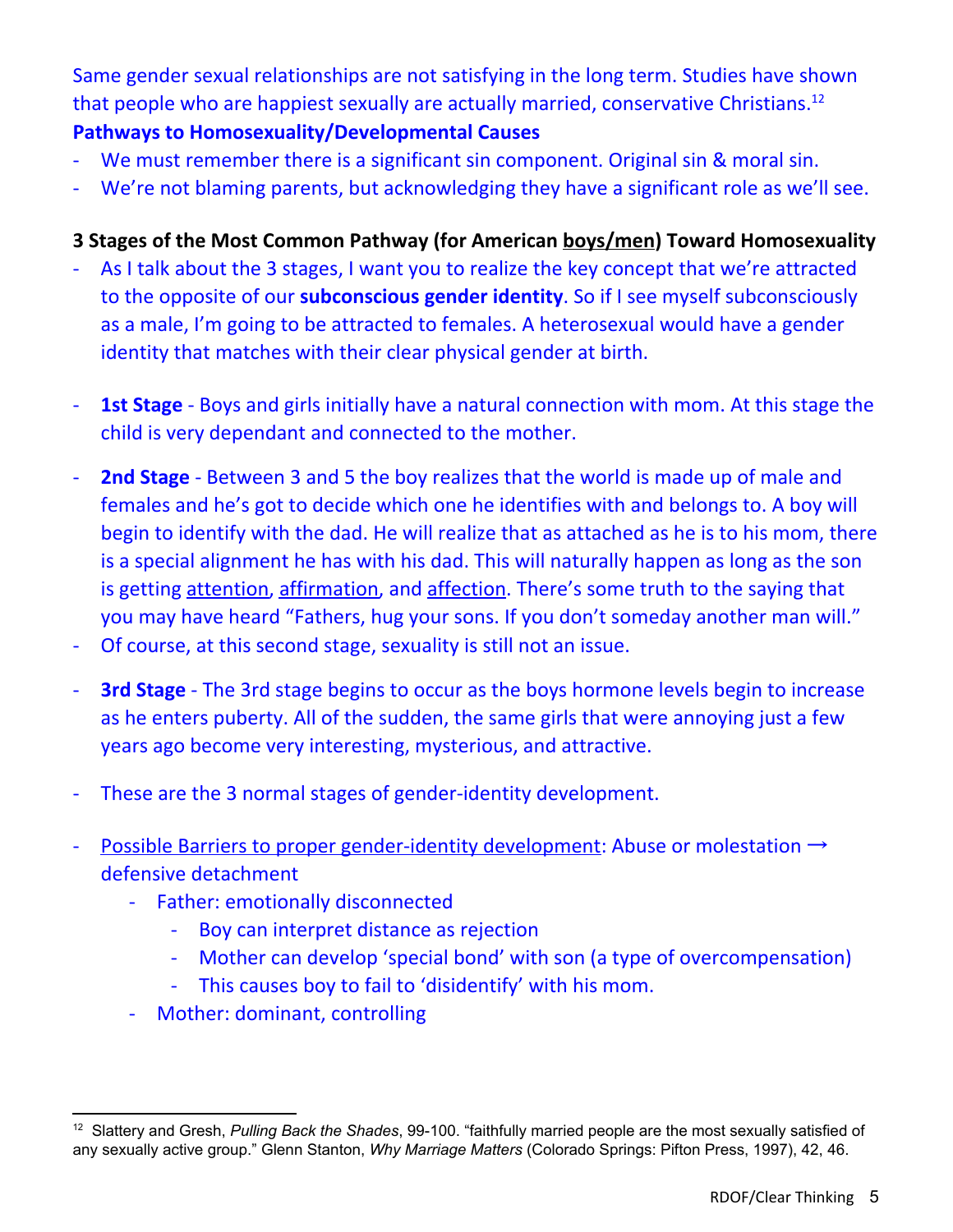- Son: All males fall on a broad spectrum of character traits. Those that are **artistic**, **sensitive** have a slightly higher propensity to not make the gender identity connections that would lead to a male gender identity.
- Another possible barrier is: Poor parental communication
- One last dynamic I'll mention is the overcompensation that a mother can unknowingly do to compensate for her perceived insensitivity or distance between the father and the son.

### **It all Starts to Makes Sense**

We begin to see the 'explanatory scope' of this explanation of the gender-identity development problem perspective. For example:

- Effeminate mannerisms make sense if that male is gender-identifying with girls and women and has spent 10+ years looking to girls for behavioural cues.
- When you see the commonality among male homosexuals with having poor relationships with their fathers or one of the other situations that short-circuited their proper gender-identity development, it begins to make sense.
- Many homosexuals think it's genetic because they feel like they've always been that way and we realize that the transition that was supposed to happen around 3 years old didn't happen properly, that's the totality of your memory so you're going to think it's just genetic and just a part of who you are when it's really not.
- The promiscuity that is so common among homosexuals makes a lot of sense based on the gender-identity development disruption that often occurs. If Bob develops a female gender-identity and is attracted to Tom who is also homosexual, they both are looking for and attracted to male characteristics, but they've each got a partner with a female gender-identity so they're going to tend to feel unsatisfied and move on to another relationships. Long term monogamy among homosexuals is extremely rare.
- So the explanatory power of this common pathway is very strong. There are several other homosexual traits that make sense given this route for males to have a female gender identity. But remember, this is just the most common path.

#### **3 Common Pathways for Girls/Women Toward Homosexuality**

Girls have a similar developmental path early on, and then have some distinct differences. They would normally continue to identify with their mother and not their father unless something interferes with the developmental process.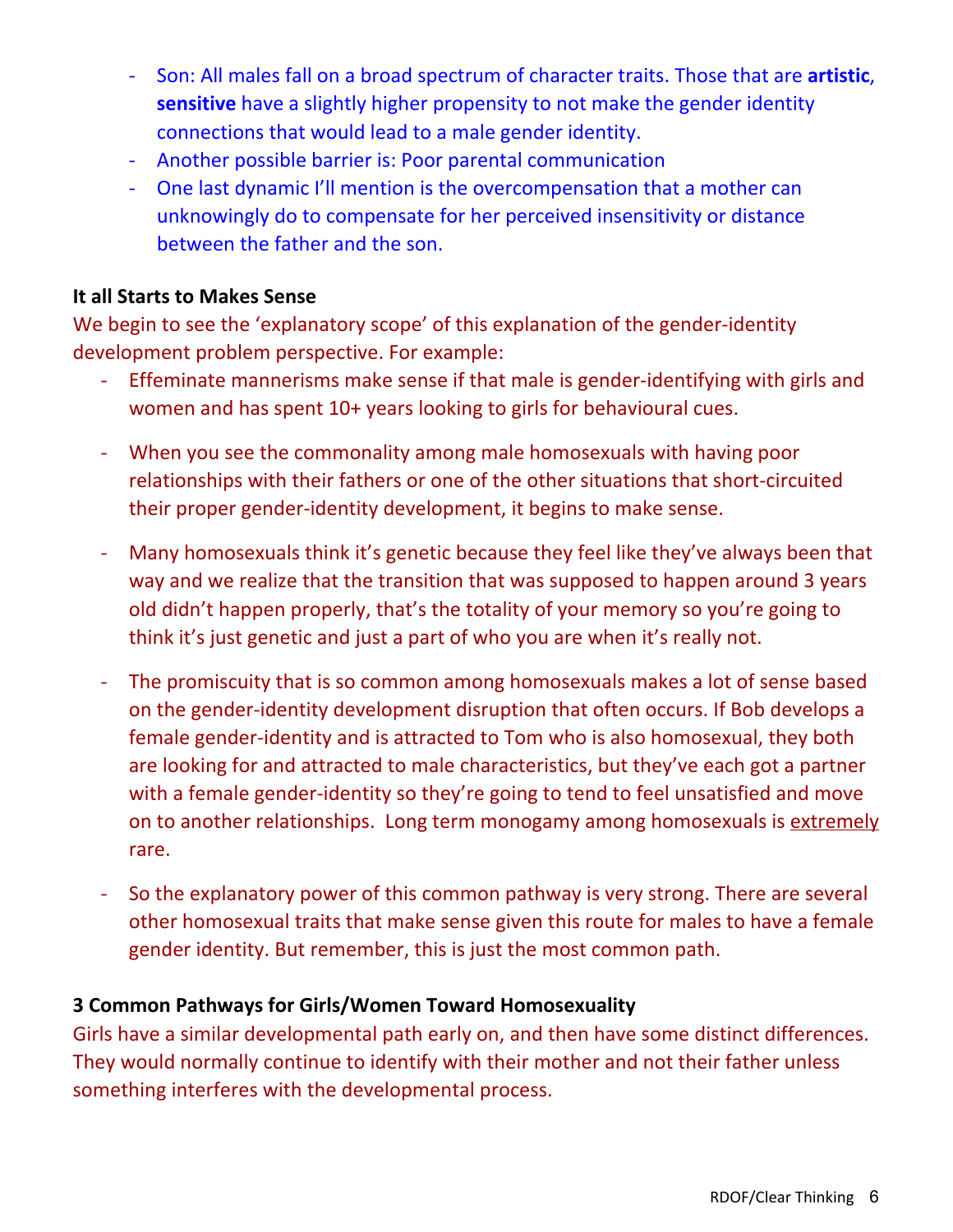- **- 1. Second child causing postpartum depression can cause 1st child to turn to their father for attention/affirmation.** If that girl identifies with her dad more than her mother (and perceives a broken relationship with her mother), and if we're drawn to the opposite sex from who we identify as, the girl may later be drawn to the opposite (in this case female) gender.
- **- 2. Girl decides being female is unsafe or undesirable.**
- Sexual abuse Some young women see a weakness in having been abused and associate that with females and subconsciously disidentify with femininity.
- Many prominent lesbians have confirmed this route to lesbianism.
- **- 3. Group Think/The Bandwagon Effect -** There is a phenomenon that goes on in which females who have a circle of female friends that are into lesbianism have the tendency to themselves be drawn into lesbianism when they otherwise would not. Later they usually revert back to heterosexuality.
- **- 4. The 4th pathway for women into lesbianism is, what is sometimes called, 'lesbianism later in life'.** In this scenario, there is often a deep emotional connection or enmeshment that happens between women, often after one of them divorces in which the close emotional connection becomes an unhealthy relationship.

## **The Church's Response**

- The Church as a whole has to have a compassionate response to those that have fallen victim to the many attempts to redefine marriage or gender.
- Unfortunately all too many churches have gone too far to one end of the spectrum or the other. They need to differentiate between the person and the sin and not reject the person struggling with homosexuality and instead of come alongside them.
- People are influenceable and we shouldn't be surprised that some fall victim to the latest craze to disconnect your gender-identity from you biological gender. There is a spiritual battle going on.
- In the same way that the Church needs to be compassionate toward those individuals, we as individuals that make up the Church do as well. We don't need to condone sin, but attempt to come alongside those that are in this struggle. Part of coming alongside is being there, involved in their lives. Also, part of a compassionate response is taking the time to learn about their journey, but also what you're doing tonight; Taking the time to learn about some of the aspects of what homosexuality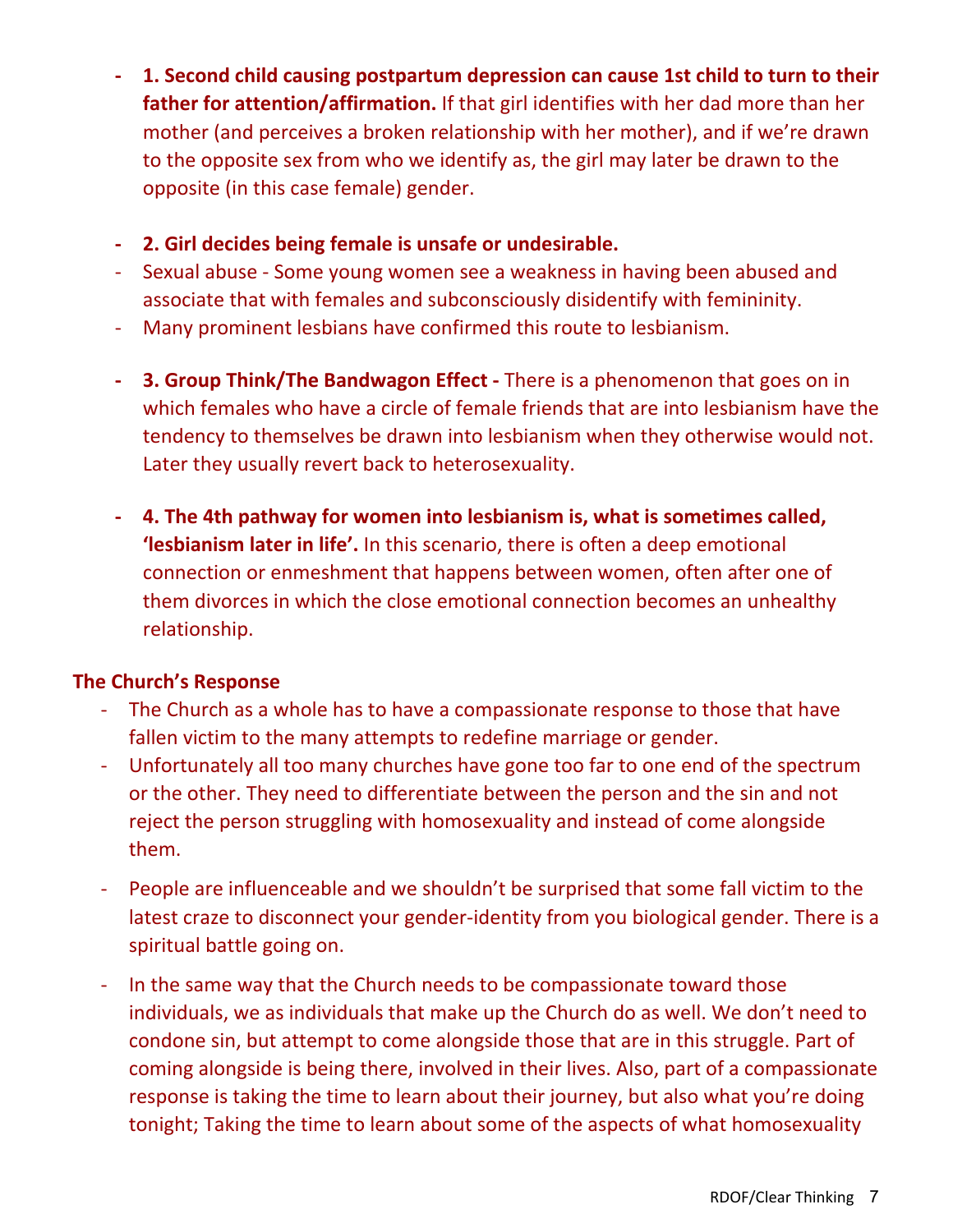and gender identity are about are important. We all will likely cross paths with a homosexual that would be very interested in hearing some of the things we've talked about. It's crucial that we're equipped to do that.

# **PIP (Put Into Practice)**

Give a 30-60 second response. Remember to **validate** and **relate** on the front end if you can.

- **1. I wish people would quit trying to change my friend Lee, homosexuals don't just change to heterosexuals.**
- **2. Both Mike and his brother Jim are homosexuals, so there's obviously a genetic cause.**
- **3. I don't know why people give my brother such a hard time about his homosexuality, he was just born that way.**
- **4. If she feels like a male, we should just treat her like a male. Let her be happy.**

### **Marriage**

- Marriage is one of two things - either it is a **particular** thing, that has a natural purpose, that can't be redefined by society, or ...its simply a social construct. Governments don't create marriages so it's not legitimate for them to try to redefine them.

- You've likely heard it said: "Homosexuals are denied the same rights as heterosexuals." This may seem like an obvious truth, but there is an important nuance to be recognized. Homosexuals have never been denied the right to marriage.
- To the government, sexual preferences aren't the issue in marriage, gender is.
- The prohibition historically has been not against a gay person being married, but against any person gay or straight or republican or democrat or a Cowboys fan or a Saints fan 'marrying someone of the same gender', because that is not the definition or purpose of marriage as we'll see.
- The state shouldn't adjust the definition of marriage, but as soon as it does, don't expect it to stop. If we call a union with a same-gender person marriage, why not two people(polygamy, polyandry), etc.
- Marriage is the long-term commitment of a man and a woman and has a unique and vital part it plays in culture and the furtherance of any civilization.
- Governments don't create or define marriage, they recognize or describe marriage.